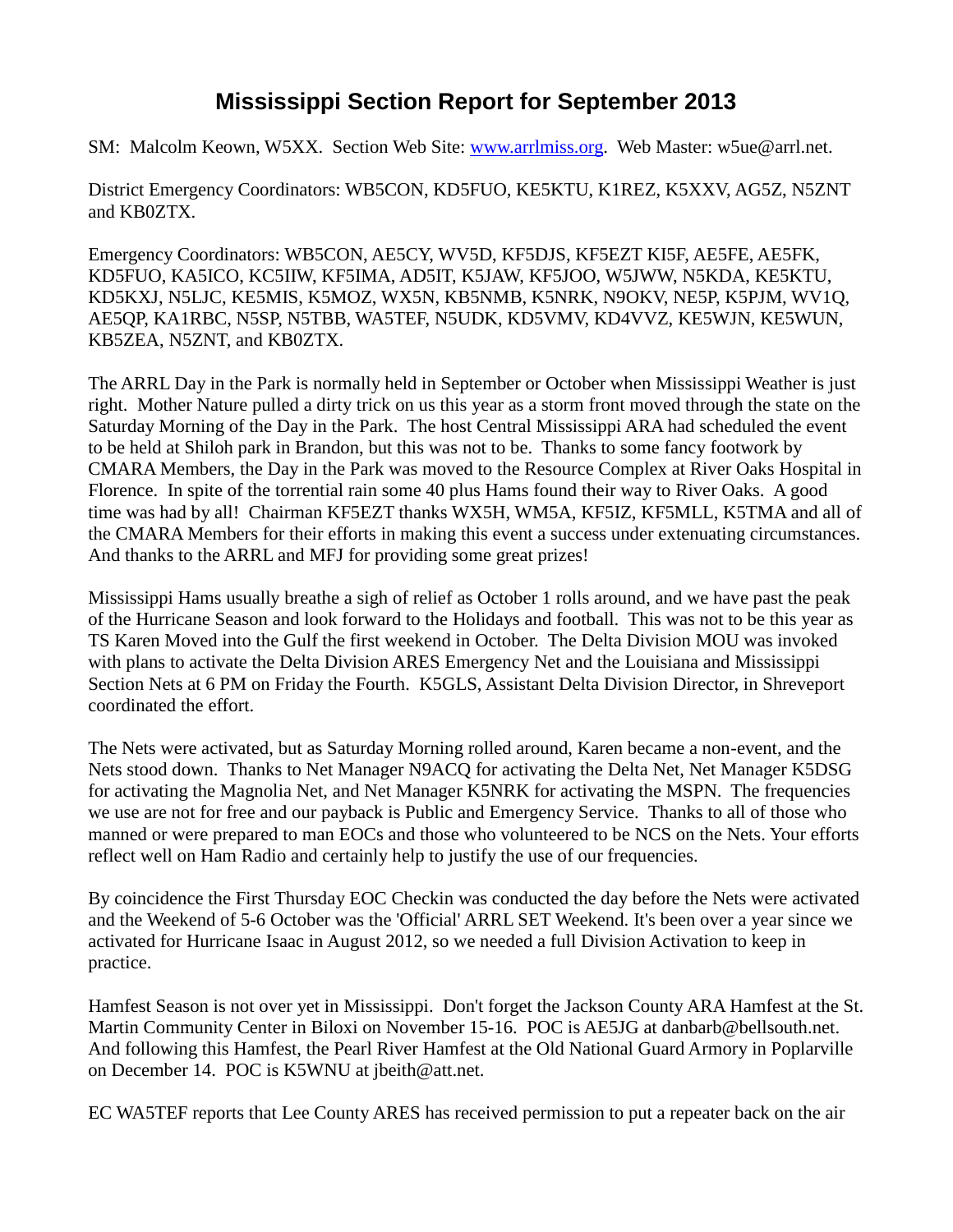from the Booneville ETV Tower Site. The big challenge will be raising funds for a repeater. In addition, Jim and AEC KF5UFZ met with Salvation Army Officials and are in the process of locating a manual to program the Two Meter Transceiver currently installed in the mobile kitchen. Further, Jim and Chuck attended the Lee County Emergency Planning Committee Meeting where the National Guard demonstrated their HAZMAT procedures and capabilities. During the course of the meeting the Lee County EMA Director advised them that the renovation of the Lee County EOC is expected to be completed by the end of the year, meaning that a Ham Station will be on the air from the EOC very shortly.

On September 10 members of Lauderdale-Clarke ARES, EC AE5FE, AEC WB5BNV, and AEC KF5MWE assisted staff members of the East Mississippi State Hospital (EMSH) and the District 6 Hospital Emergency Amateur Radio System (HEARS) in Meridian with the installation of a UHF/VHF and HF station. The station will support Emergency Communications in the HEARS District 6 as well as ARES in East Central Mississippi. Further, Lauderdale-Clarke Counties ARES will conduct a Technician class on 9 and 10 October to assist EMSH and other Hospitals in the HEARS District 6 staff in acquiring their Technician License. Members of the Meridian ARRL VE Team will administer the licensing exams on the afternoon of the 10th.

Scott County EC KC5IIW and AEC KF5UBZ provided communications for the New Liberty Baptist Church Operation Christmas Child 5K Run/Walk in Morton on Saturday, September 21st. 18 participants competed in the 5K Run/Walk and Kids 1 Mile Fun Run. Although it was a wet day, the runners enjoyed the race. Due to local terrain and weather conditions, the ARES team had to QSY from the Simplex Frequency (146.540) to the Pelahatchie Repeater (145.390) to handle communications traffic during the event.

EC N0OKV reports that Harrison County ARES conducted a training class with 12 students on how to use a HSMM Network incorporating D-RATS.

From Jasper County EC WV1Q reports that South Central Skywarn/Jasper County ARES activated on September 24 as a storm moved through the area. Water over the road was reported at two locations on Highway 528 as well as flooding in low lying areas as adjacent creeks were over their banks. This information was passed to NOAA, Jasper County EMA, and MEMA.

Sharon, KE5WPW, a member of North East Mississippi Radio Amateurs (NEMRA) and the Kids Work Shop Captain at the Tupelo Home Depot invited NEMRA to attend the Kids Work Shop and Safety Day on Saturday, October 5, 2013. Sharon asked that NEMRA set up a station to show the kids and parents a little about Ham Radio and Skywarn. It was a great public relations opportunity for the club! Saturday turned out to be a beautiful day with mostly clears skies and warm temperatures despite the weather forecast with Tropical Storm Karen just off of the Gulf Coast.

Sharon had the Tupelo Police Department, Tupelo Fire Department, Lee County Sheriff's Department, the Tupelo Fire Department's Fire House, and the Police Department's helicopter on site for the kids. The kids had a blast climbing on the firetruck and helicopter. A police officer even let the kids turn on the blue lights and siren in his car, and in the Fire House, the kids saw what it was like to be in a burning house and how to get out safely. Lee County Sheriff's Department offered finger printing for the kids.

The NEMRA club members also had fun explaining to the kids and parents how Ham Radio works, and how the club's trained Skywarn Storm Spotters help the National Weather Service when we have bad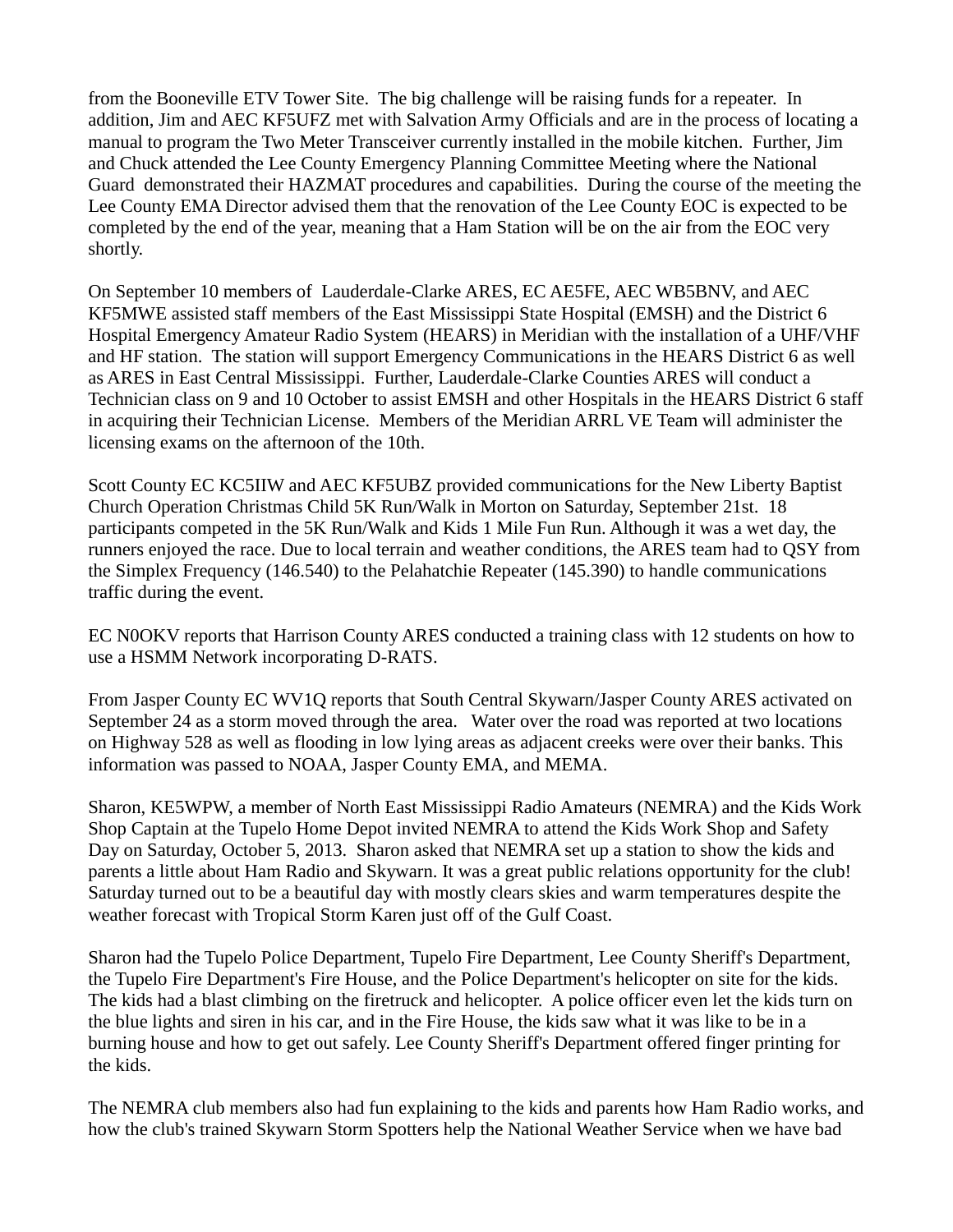weather in the area. It was a little hard for some of them to believe that we were only using a piece of wire strung from a light pole to talk to other hams across the country that morning. Club members at the event were KB5NMB, K5ROB, KC0DWH, N5MIS, and KE5WPW. In addition W1GG and KA5ICO stopped by for a visit.

Welcome to the following new Hams in Mississippi in September: KF5YEH, Monty – Caledonia; KF5YGG, Joel – Morton; KF5YHY, William – Oxford; KF5YHZ, William – Oxford; and KF5YIA, Perry – Thaxton. Thanks for the assistance from the instructors, mentors, and VE Teams, who conducted the exams.

Also welcome to the following new ARRL Members in September: N0ILB – Diamondhead; KB5KFN – Hattiesburg; W5MZH – Brandon; KA5PGN – Ripley; KC4UYI – Madison; and KF5WVB – Madison. The Mississippi ARRL Membership is now 1,123. Down 6 from last month. Keep Working! Thanks for your continuing membership recruitment efforts.

Congratulations to the following on their upgrades: KB5FRF – Crystal Springs; KD5PGA – Starkville; KF5WKZ – Corinth; KF5WFY – Meridian; and KF5WQD – Pearl.

Club Newsletters/Reports: Hattiesburg ARC (AC5E), Lowndes County ARC (AD5DO), Meridian ARC (W5MAV), Mississippi Coast ARA (KB9ZR), and the Northeast Mississippi ARA (KB5NMB).

DEC/EC Reports: WB5CON (NE MS/Alcorn), KF5EZT (Rankin), AE5FE (Lauderdale/Clarke), KC5IIW (Scott), KE5KTU (Hinds), K5MOZ (Jackson), WX5N (Prentiss/Tishomingo), KB5NMB (Itawamba), N9OKV (Harrison), WV1Q (Jasper), and WA5TEF (Lee),

Regret to report the passing of K5ZK of Inverness. Charles was the consummate DXer being on the DXCC Honor Roll and having over 200 countries on 160.

HF Net Reports - sessions/QNI/QTC (Net Manager)

Magnolia Section Net 30/1174/21 (K5DSG) MS Baptist Hams Net 3/18/0 (WF5F) MSPN 30/2696/14 (K5NRK) MS Slow Net 21/30/0 (W3TWD)

VHF Net Reports - sessions/QNI/QTC (Net Manager)

Booneville and Prentiss County ARES Net 4/50/0 (WX5N) Capital Area Em Net 5/100/0 (K5XU) Chickasaw ARA Net 5/111/0 (N5PYQ) Delta ARES Net 4/18/0 (K5JAW) Itawamba County ARES 3/36/1 (KB5NMB) Jackson ARC Em Net 4/50/0 (N5DU) Jackson County Em Net 28/431/0 (K5MOZ) Magnolia DX Assn 4/60/0 (K5OAZ) Meridian Area Em Net 5/37/0 (AE5FE)